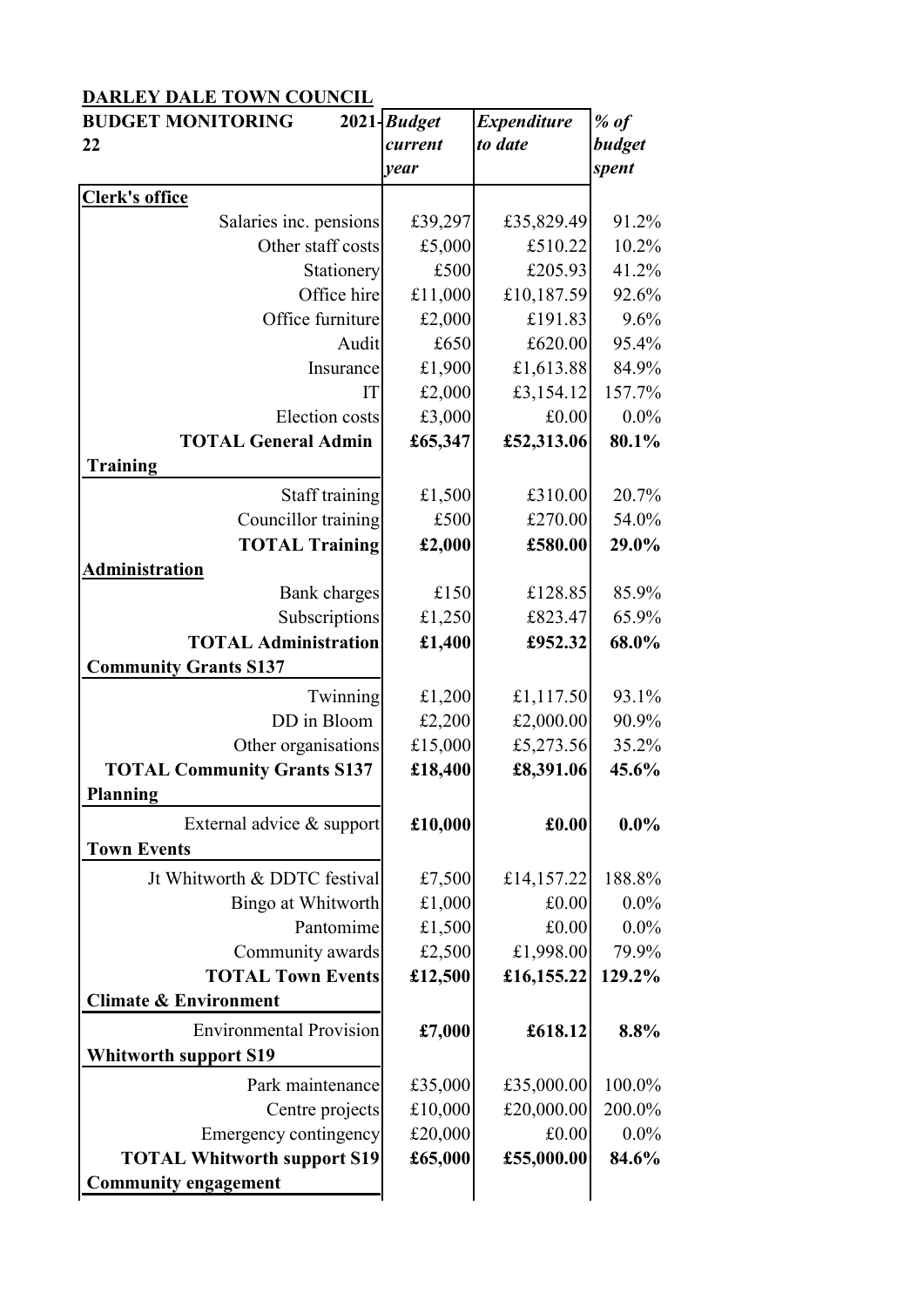| Advertising & publicity           | £6,120   | £4,153.54   | 67.9%   |  |
|-----------------------------------|----------|-------------|---------|--|
| Public consultation               | £2,500   | £375.00     | 15.0%   |  |
| <b>TOTAL Community engagement</b> | £8,620   | £4,528.54   | 52.5%   |  |
| <b>Community services</b>         |          |             |         |  |
| Allotments                        | £2,600   | £1,142.12   | 43.9%   |  |
| Community garden                  | £3,500   | £1,586.29   | 45.3%   |  |
| Bus shelters                      | £10,000  | £5,078.00   | 50.8%   |  |
| Xmas treel                        | £1,200   | £215.82     | 18.0%   |  |
| Community assets                  | £3,000   | £638.66     | 21.3%   |  |
| Litterpicking/dog-fouling         | £1,000   | £0.00       | $0.0\%$ |  |
| Youth provision                   | £3,978   | £0.00       | $0.0\%$ |  |
| Footpaths                         | £450     | £0.00       | $0.0\%$ |  |
| <b>TOTAL Community services</b>   | £25,728  | £8,660.89   | 33.7%   |  |
| <b>Contingency</b>                | £2,400   | £0.00       | $0.0\%$ |  |
| <b>TOTAL</b>                      | £218,395 | £147,199.21 | 67.4%   |  |